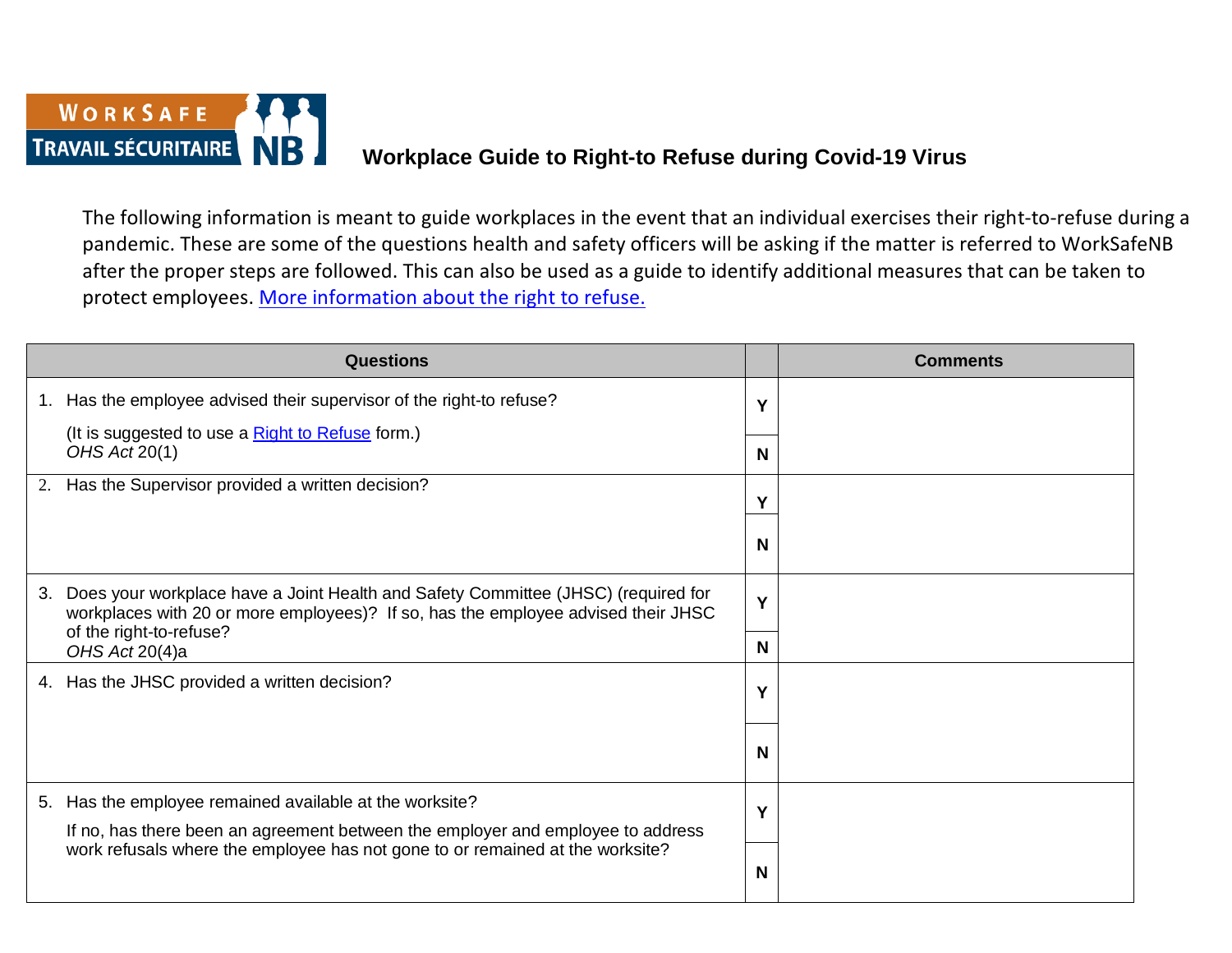|        | 6. Which of the following precautionary measures has the employee been trained on<br>(check those elements that have been covered during training) |   |  |  |
|--------|----------------------------------------------------------------------------------------------------------------------------------------------------|---|--|--|
| $\Box$ | The employer's pandemic policies and procedures                                                                                                    |   |  |  |
| $\Box$ | Proper hand washing technique                                                                                                                      |   |  |  |
| $\Box$ | Cough & sneeze etiquette                                                                                                                           |   |  |  |
| $\Box$ | Social distancing (at least 2 meters)                                                                                                              |   |  |  |
| $\Box$ | Required personal protective equipment (PPE)                                                                                                       |   |  |  |
| $\Box$ | Procedures for removal and decontamination of equipment if required                                                                                |   |  |  |
| $\Box$ | Procedure for proper decontamination of the work area if required                                                                                  |   |  |  |
| $\Box$ | Risk of exposure training                                                                                                                          |   |  |  |
| $\Box$ | Symptoms of Influenza-like-Illness (ILI) and what to do in the event of such illness                                                               |   |  |  |
|        | The Officer will ask for written documentation or verify verbally that training occurred                                                           |   |  |  |
|        | 7. Is this a non-healthcare setting?                                                                                                               | Y |  |  |
|        | If the answer is yes, please proceed to question 8                                                                                                 |   |  |  |
|        | If the answer is no, proceed to question 9                                                                                                         |   |  |  |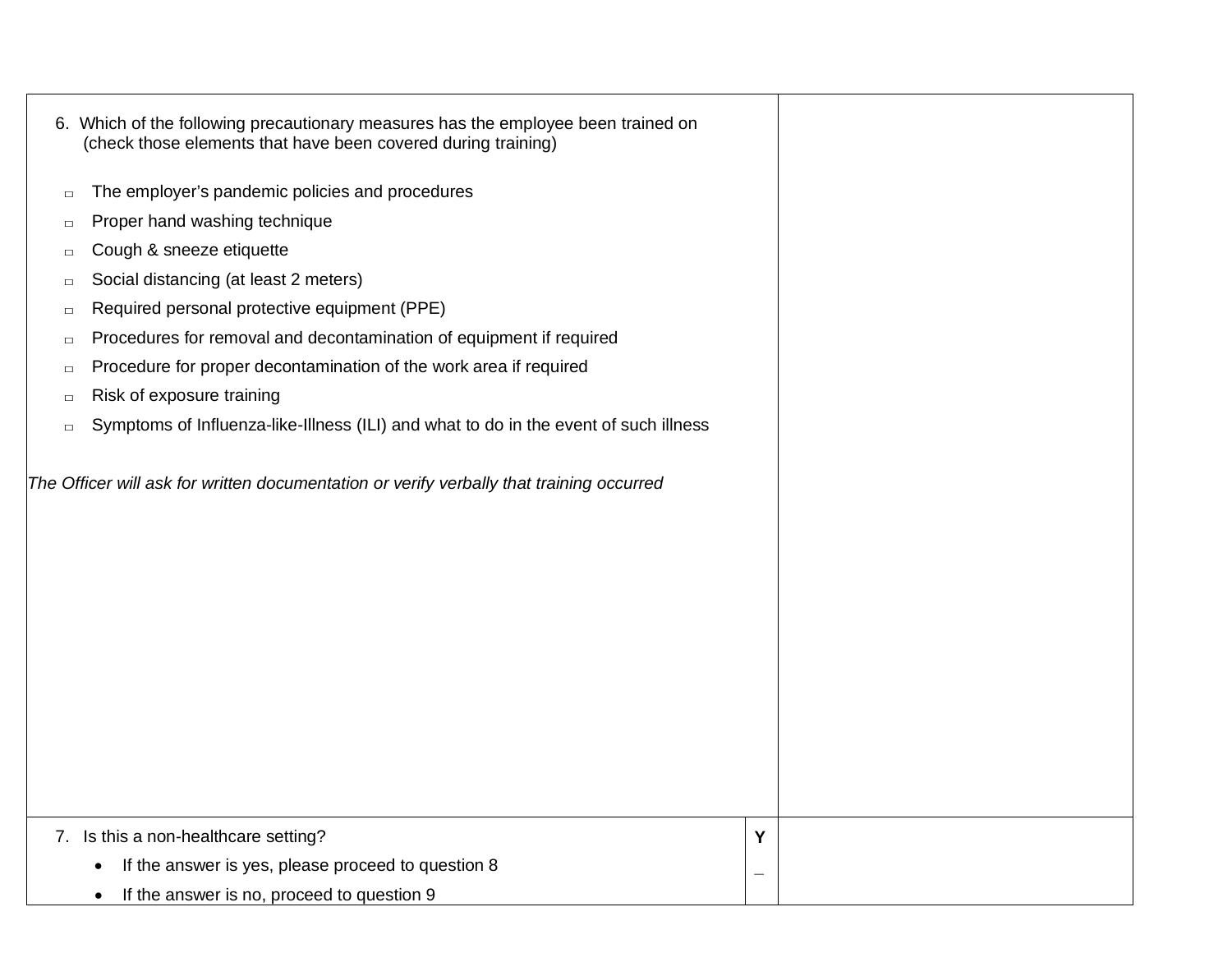|                                                                       | N                                        |                                                                                                                                                                                                                                                                                                                                                       |
|-----------------------------------------------------------------------|------------------------------------------|-------------------------------------------------------------------------------------------------------------------------------------------------------------------------------------------------------------------------------------------------------------------------------------------------------------------------------------------------------|
| 8. What is the level of risk performed by the non-health care worker? | $\mathbf{o}$<br>w                        | Customer service interaction with the<br>general public i.e. Office workers,<br>clerks, cashiers, tellers, customer<br>service representatives, school<br>system, all non-health care                                                                                                                                                                 |
|                                                                       | M<br>$\mathbf{o}$<br>d                   | Indirect interaction <i>i.e.</i> not within 2<br>meters, with persons exhibiting<br>symptoms, and/or direct contact with<br>their environment or belongings) i.e.<br>Has contact with a contaminated<br>environment: cleaning contaminated<br>areas or equipment e.g.<br>correctional facility, etc.                                                  |
|                                                                       | M<br>$\mathbf{o}$<br>d<br>$\overline{2}$ | Direct face to face interaction (within 2m)<br>with persons exhibiting symptoms, in the<br>context of providing personal care or<br>supervision i.e. Care activities like<br>assisting with personal care, cleaning a<br>room with a person with known<br>contamination, inter-facility<br>transport e.g. correctional officer in<br>facilities, etc. |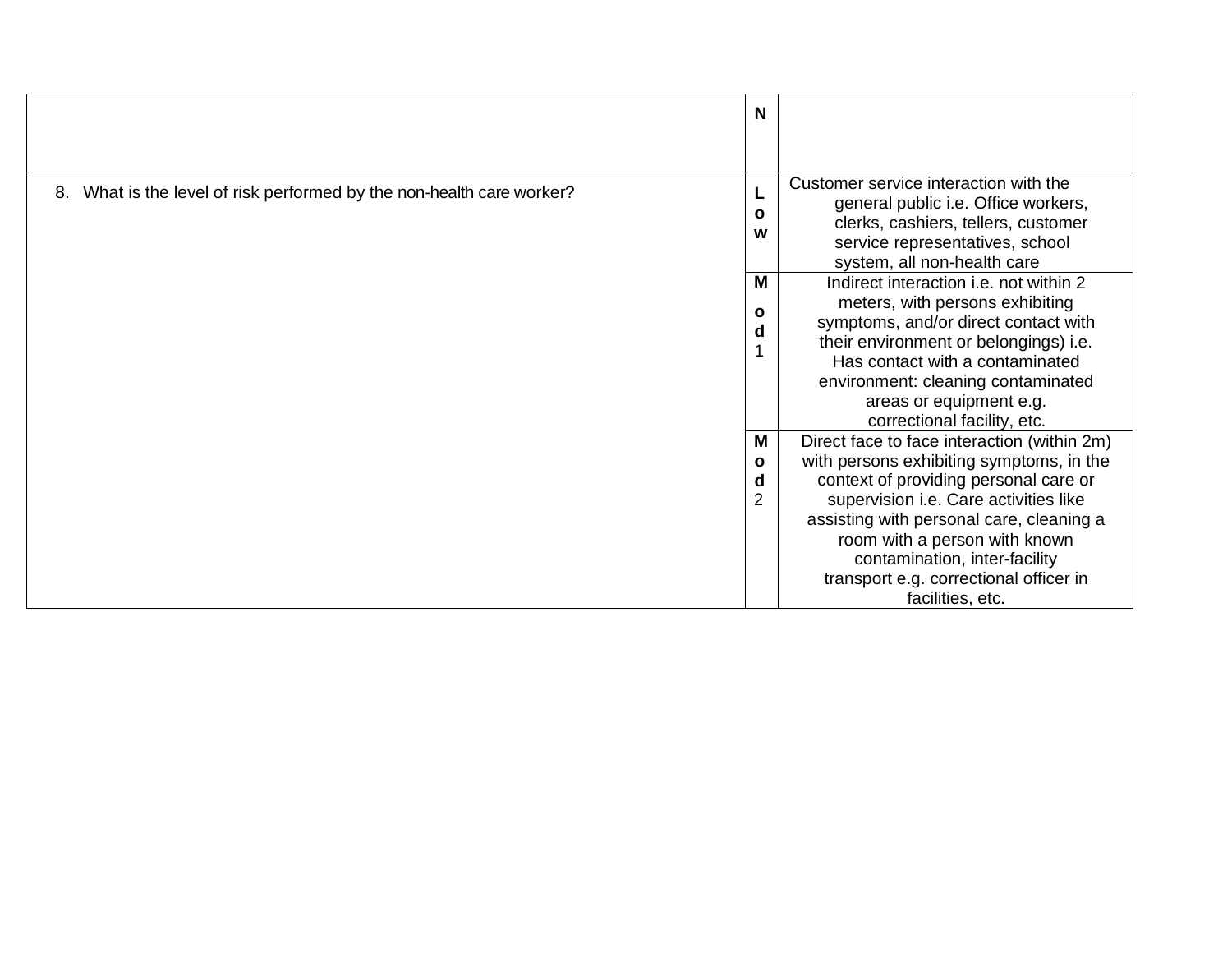| <b>Questions</b>                                                    | <b>Comments</b>                                                         |                                                                   |                                                    |                     |                                         |                                                       |  |
|---------------------------------------------------------------------|-------------------------------------------------------------------------|-------------------------------------------------------------------|----------------------------------------------------|---------------------|-----------------------------------------|-------------------------------------------------------|--|
|                                                                     | Level of Precautions Matrix-Healthcare Setting                          |                                                                   |                                                    |                     |                                         |                                                       |  |
|                                                                     | Physical Setting and Level of Patient Interaction                       |                                                                   |                                                    |                     |                                         |                                                       |  |
|                                                                     | <b>Patient Clinical</b><br>Status and<br>Source Control<br>Capability   | <b>No</b><br>Patient<br>Interac<br>tion<br><b>Non</b><br>clinical | No Direct or<br>Indirect<br>Patient<br>Interaction | Indirect<br>Contact | <b>Direct</b><br>Patient<br>Interaction | <b>Direct</b><br>Patient<br>Interaction<br>with *AGMP |  |
|                                                                     | Recovered<br>from<br>Contamination                                      |                                                                   |                                                    | II.                 | $\mathbf{II}$                           | $\mathbf{II}$                                         |  |
| 9. What is the level of risk performed by the<br>healthcare worker? | Contamination<br>and Compliant<br>or Weak<br>Cough and Not<br>Compliant |                                                                   |                                                    | II.                 | $\mathbf{III}$                          | <b>IV</b>                                             |  |
|                                                                     | Contamination<br>and Forceful<br>Cough and<br>Not Compliant             |                                                                   |                                                    | II.                 | $\mathbf{III}$                          | <b>IV</b>                                             |  |
|                                                                     | Contamination<br>and<br>*AGMP                                           |                                                                   |                                                    | II.                 | IV                                      | IV.                                                   |  |

\* AGMP (Aerosol Generating Medical Procedures) that can cause vaporization of respiratory secretions generally **involve coughing or air expelled under pressure** and include but are not limited to:

- Oro-tracheal and naso-tracheal intubation procedures Ventilator related procedures and care testing
- Oro-tracheal and naso-tracheal suctioning The Bronchoscopy and gastroscopy
- 
- Some inhalotherapy/respiratory treatments
- 
- 
- Care of a tracheotomy  $-$  Pulmonary function testing

These procedures are performed primarily my medical staff, i.e.: doctors, nurses and respiratory therapists. These procedures are generally done in high acuity areas: Intensive care (adult & children), Emergency services, Operating and recovery rooms, Pediatric. EMTs also routinely perform these kinds of procedures.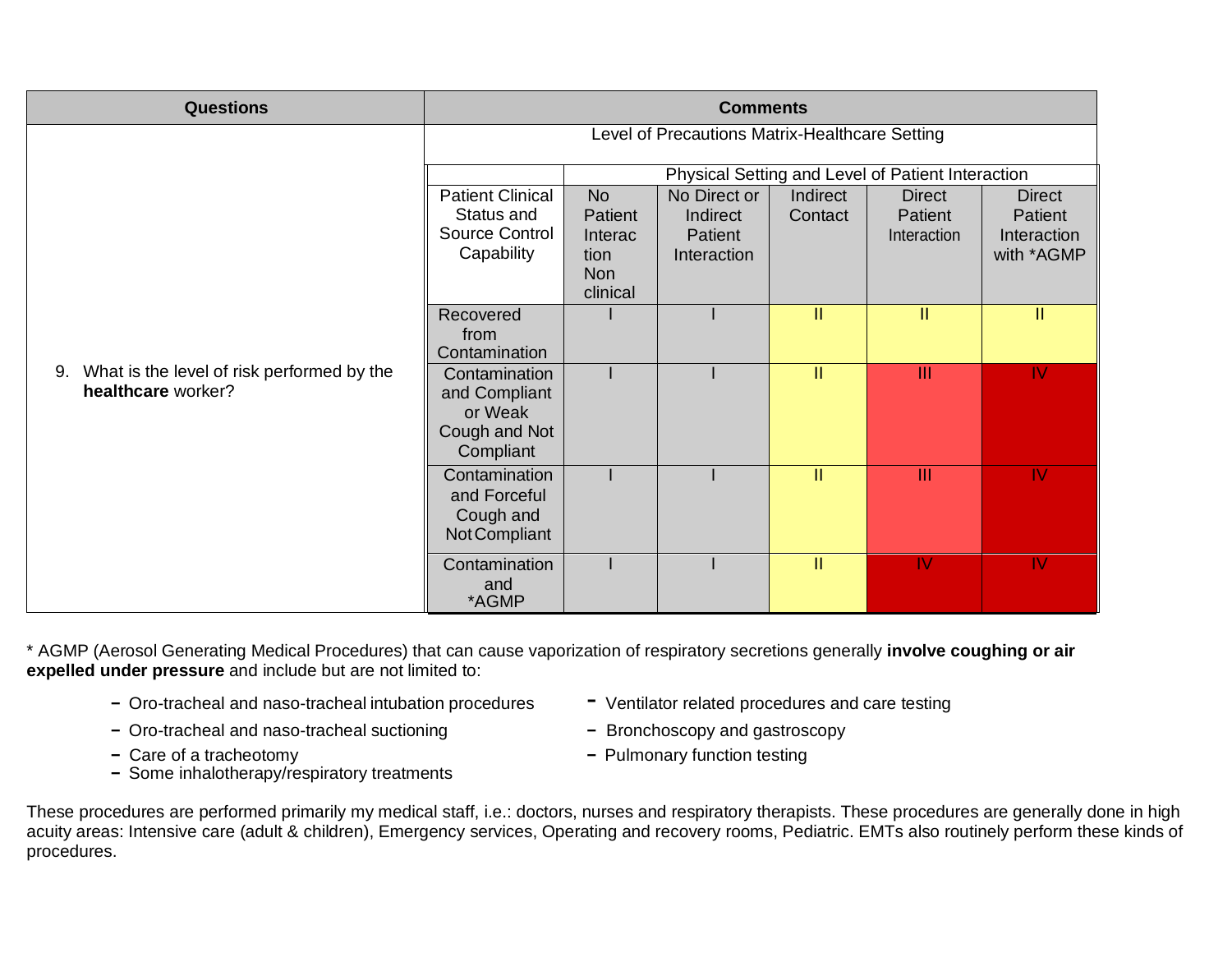| <b>Questions</b>                                                                                                                                            |   | <b>Comments</b> |
|-------------------------------------------------------------------------------------------------------------------------------------------------------------|---|-----------------|
| 10. If a respirator is offered/required has the employee been<br>fit tested?                                                                                | Y |                 |
| Officer will ask for the date of test, type of respirator (s) used<br>and name of person who conducted the test                                             | N |                 |
| 11. If a respirator is offered/required has the employer<br>developed a code of practice?                                                                   | Y |                 |
|                                                                                                                                                             | N |                 |
| 12. Are there any other issues that may affect the employee's<br>health & safety with respect to the Right-to-Refuse?<br>Please check all those that apply. |   |                 |
| Hand washing facilities readily available<br>$\Box$                                                                                                         |   |                 |
| Housekeeping cleaning protocols<br>$\Box$                                                                                                                   |   |                 |
| Adequate supplies of PPE<br>П                                                                                                                               |   |                 |
| Other issues<br>$\Box$                                                                                                                                      |   |                 |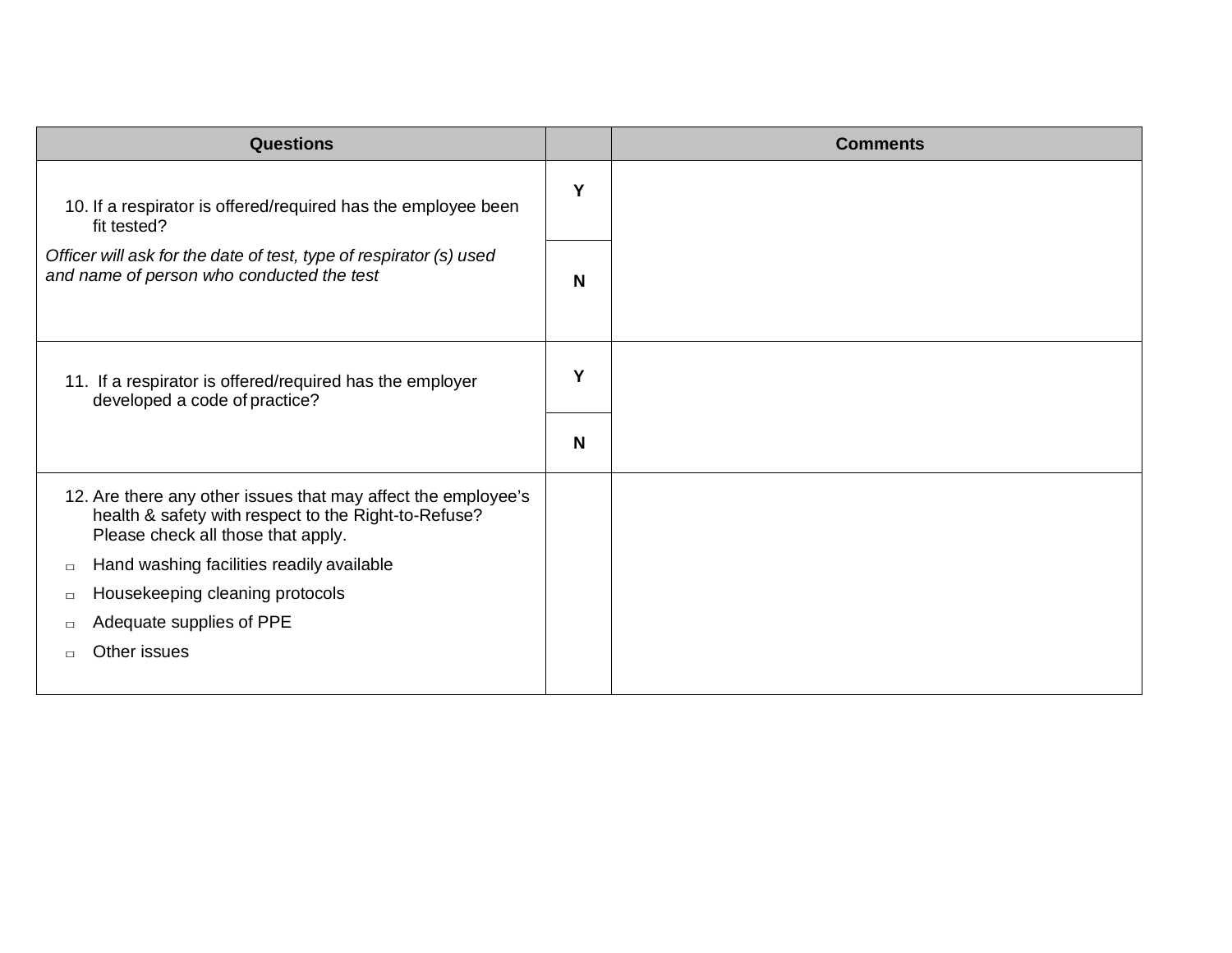| <b>Questions</b>                                                                                                                                                                                                                                                                                                |                                      |                                                                                                           |                                                                                                                                                                                         |                                                                                                                                                                      |
|-----------------------------------------------------------------------------------------------------------------------------------------------------------------------------------------------------------------------------------------------------------------------------------------------------------------|--------------------------------------|-----------------------------------------------------------------------------------------------------------|-----------------------------------------------------------------------------------------------------------------------------------------------------------------------------------------|----------------------------------------------------------------------------------------------------------------------------------------------------------------------|
|                                                                                                                                                                                                                                                                                                                 |                                      | <b>Low Risk</b>                                                                                           | <b>Moderate Risk 1</b>                                                                                                                                                                  | <b>Moderate Risk 2</b>                                                                                                                                               |
| 13. For non-healthcare setting, identify the<br>precautionary measures required based on<br>your opinion of the identified risks and<br>compare with measures taken by the<br>employer.<br>These measures must meet the minimum<br>standards established by NB's Office of the<br><b>Chief Medical Officer.</b> |                                      | <b>Customer service</b><br>interaction with the<br>general public                                         | Indirect interaction i.e. not<br>within 2 meters, with<br>persons exhibiting<br>symptoms, and/or direct<br>contact with their<br>environment or belongings)                             | Direct face to face interaction<br>(within 2m) with persons<br>exhibiting symptoms, in the<br>context of providing personalcare<br>or supervision                    |
|                                                                                                                                                                                                                                                                                                                 | <b>Settings</b>                      | Sample Work Office workers, clerks,<br>service representatives,<br>school system, all non-<br>health care | Has contact with a<br>cashiers, tellers, customer contaminated environment:<br>cleaning contaminated areas with a person with known<br>or equipment e.g.<br>correctional facility, etc. | Care activities like assisting with<br>personal care, cleaning a room<br>contamination, inter-facility<br>transport e.g. correctional officer in<br>facilities, etc. |
|                                                                                                                                                                                                                                                                                                                 | <b>Hand</b><br><b>Hygiene</b>        | <b>YES</b>                                                                                                | <b>YES</b>                                                                                                                                                                              | <b>YES</b>                                                                                                                                                           |
|                                                                                                                                                                                                                                                                                                                 | <b>Respiratory</b><br><b>Hygiene</b> | <b>YES</b>                                                                                                | <b>YES</b>                                                                                                                                                                              | <b>YES</b>                                                                                                                                                           |
|                                                                                                                                                                                                                                                                                                                 | <b>Disposable</b><br><b>Gloves</b>   | <b>NO</b>                                                                                                 | <b>YES</b>                                                                                                                                                                              | <b>YES</b>                                                                                                                                                           |
|                                                                                                                                                                                                                                                                                                                 | <b>Apron or</b><br>Gown              | <b>NO</b>                                                                                                 | <b>YES</b>                                                                                                                                                                              | <b>YES</b>                                                                                                                                                           |
|                                                                                                                                                                                                                                                                                                                 | <b>Eye</b><br><b>Protection</b>      | <b>NO</b>                                                                                                 | NO, but avoid touching<br>eyes, nose or mouth                                                                                                                                           | <b>YES</b>                                                                                                                                                           |
|                                                                                                                                                                                                                                                                                                                 | <b>Surgical</b><br><b>Mask</b>       | <b>NO</b>                                                                                                 | <b>NO</b>                                                                                                                                                                               | <b>YES</b>                                                                                                                                                           |
|                                                                                                                                                                                                                                                                                                                 | <b>N95</b>                           | <b>NO</b>                                                                                                 | <b>NO</b>                                                                                                                                                                               | <b>NO</b>                                                                                                                                                            |
|                                                                                                                                                                                                                                                                                                                 | <b>Respirator</b>                    |                                                                                                           |                                                                                                                                                                                         |                                                                                                                                                                      |